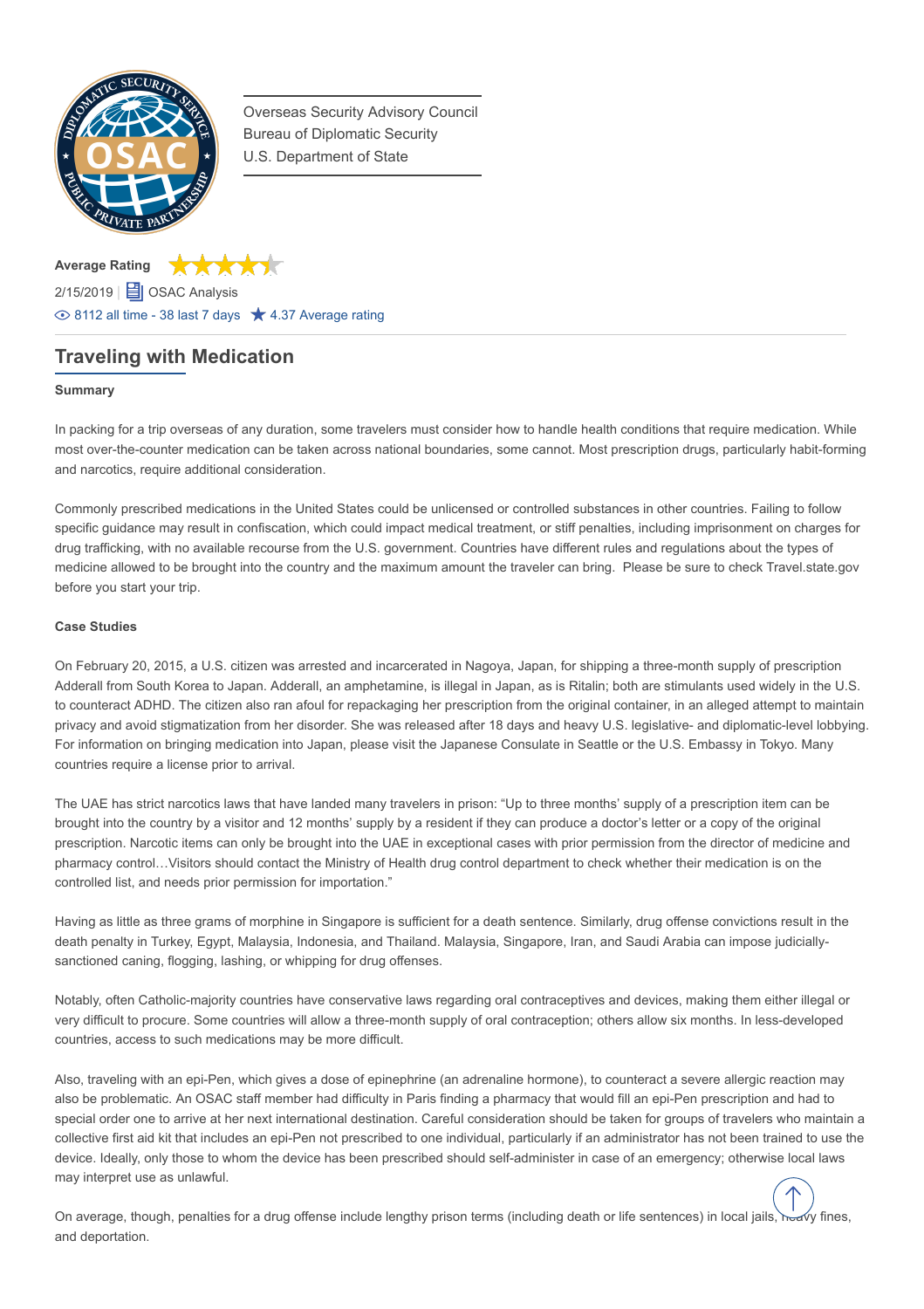Many international regulations for controlled drugs can be found through the International Narcotics Control Board website. Further, Annex II and Annex III list narcotic and psychotropic drugs that generally would require a traveler to provide a certificate of need. If the country is not listed on this resource, the traveler should contact the country's embassy in U.S.

### **Pre-Departure Guidance**

Travelers should not assume that medications approved in the U.S. are approved in another country. At least two months before departure, the traveler should consult with the treating physician about specific medications and obtain a list of comparable, generic names, including their dosage and composition, in case there is a need for a refill if the medication is licensed.

Travelers should clarify whether their insurance plan will cover the cost of doctor's visit(s) and medication prescribed and/or filled overseas. The traveler may need supplemental insurance coverage prior to departure.

Travelers should plan to travel with "requisite medical documentation," which includes a letter (translated into the host language and certified if appropriate) from the prescribing doctor with his/her contact information/credentials, the diagnosis, the treatment, and the medication regimen, including need for needles/syringes. The name on the prescription, container, and traveler's passport must match.

If medications contain narcotics, some countries will require an application to the local Narcotics Control Division for permission prior to entry. Some countries consider amphetamines illegal; if the traveler's local U.S. doctor cannot make a switch before departure, the traveler will need to request permission in advanced from the local country food and drug administration.

When planning to bring medications – especially in any sizable volume, if allowed by the country, and when they are psychotropics -overseas, it is advisable to notify the RSO or medical officer at the closest U.S. embassy or consulate ahead of time so that the appropriate parties are aware should there be an issue upon arrival at Customs.

For travelers with chronic illness or with compromised immune systems, the CDC advises travelers to discuss travel plans with the treating physician and consider if the condition is sufficiently stable, if the traveler is sufficiently fit for travel, and if the destination has adequate medical resources to handle an emergency.

Keep documentation of any valid prescriptions or doctor's notes, as they are required for all medication upon re-entering the U.S.

#### **Packing and Transport**

Medications should be packed in original containers with the traveler's name on it (different medications cannot be combined in one container to save space), in a clear bag in a carry-on bag since checked baggage is occasionally lost or delayed.

Third parties should not carry prescription medications designated for another person, particularly if the medication contains controlled substances (i.e. a parent resupplying meds during an abroad program). Medications should not be mailed. The U.S. Postal Services restricts mailing medications, and the local customs authorities may stop the package. Both means of acquiring medication refills can be considered drug trafficking.

Travelers should not travel with more than personal-use quantities. Generally, this means no more than a 90-day supply (in some countries 30 days), provided the U.S. doctor can prescribe the whole amount and the insurance carrier will approve the quantity.

#### **In-Country Guidance**

When traveling abroad, travelers are subject to the laws of the country of destination. Ignorance -- willful or otherwise -- to local laws about medication legalities is insufficient when it comes to criminal charges, and violating local laws has serious repercussions.

Although travelers should always travel with an original prescription from their U.S. treating physician, many pharmacies in other countries will only fill prescriptions written in that country. Many local pharmacies will not dispense drugs without a prescription from a doctor licensed to practice in the country. If the traveler needs a refill while abroad, a local doctor must be seen to get a similar prescription that a local pharmacy will fill. It will be critical to have a letter from a U.S. doctor during this appointment explaining the diagnosis, treatment, and medication regimen. In some cases, the local physician will need to confirm the traveler's diagnosis before issuing a prescription. Travelers should be leery of counterfeit medication in some countries.

Some medicines need to be kept at room temperature (below 25°C) or refrigerated. If traveling to a warm, humid country, the traveler should get advice from a pharmacist or doctor about storing the medicine.

In cases of severe allergy or anaphylaxis, the traveler should wear a medical identification bracelet or necklace and carry a note from their